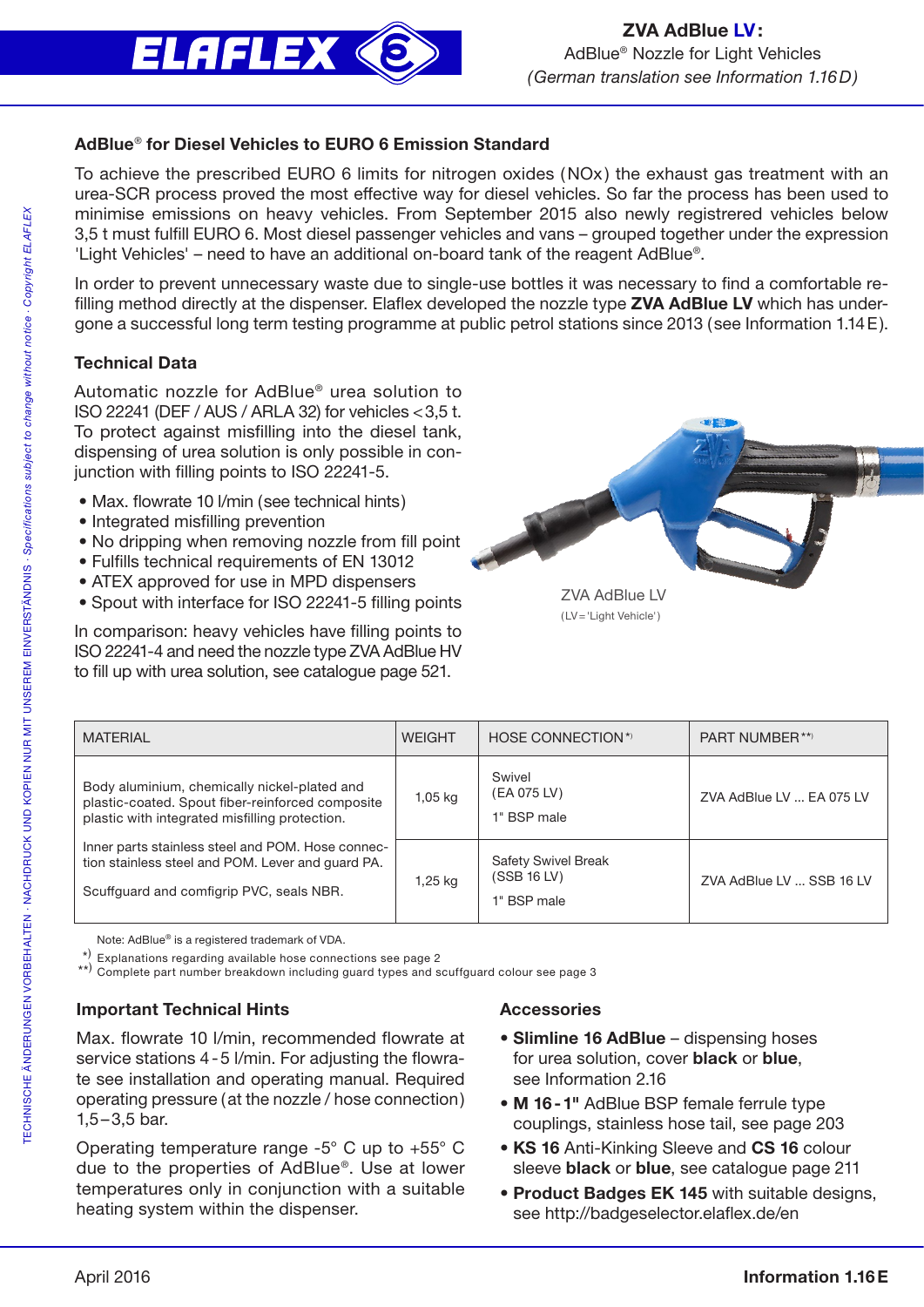## Hose Connections WITH Volume Flow Switch

For the calibration of the dispenser only, a flowrate of 8-10 l/min is required.

For daily operation, the flowrate should be 4-5 l/min in order to fill all current vehicles without problems

Therefore the ZVA AdBlue LV is preferably chosen with Swivel EA 075 LV or Safety Swivel Break SSB 16 LV. These hose connections are equipped with a volume flow switch.

For calibration purposes the setting 10 l/min is selected. Standard setting for vehicle filling is 5 l/min.

Material: Stainless steel, POM, seals NBR.

| EA 075 LV        | Swivel for ZVA AdBlue LV.<br>1" BSP male, nozzle connection                                                                |  |  |
|------------------|----------------------------------------------------------------------------------------------------------------------------|--|--|
|                  | thread M $34 \times 1,5$ .<br>With integrated volume flow<br>switch (see explanation on left<br>hand side) and EW T AdBlue |  |  |
|                  | calibration key.                                                                                                           |  |  |
|                  | Weight: 0,21 kg. Corresponds to<br>EN 13617-4 and ISO 22241.                                                               |  |  |
| <b>SSB 16 LV</b> | Safety Break with integrated<br>swivel for 7VA AdBlue IV                                                                   |  |  |
|                  | 1" BSP male, nozzle connection<br>thread M $34 \times 1.5$ .                                                               |  |  |
| ΕX               | With integrated volume flow<br>switch (see explanation on left<br>hand side) and EW T AdBlue<br>calibration key.           |  |  |
|                  | Weight: 0,41 kg. Corresponds to<br>FN 13617-2 and ISO 22241.                                                               |  |  |

## Hose Connections WITHOUT Volume Flow Switch

Depending on the requirements of the dispenser it is also possible to use swivel EA 075 A, Safety Swivel Break SSB 16 SS or fixed hose inlet, in order to obtain higher flow rates.

These hose connections are not equipped with a volume flow switch. For calibration purposes the dispenser is required to be set to 10 l/min.

The hose connections can be used either in conjunction with ZVA AdBlue LV (for verhicles <3,5 t) or with ZVA AdBlue HV (for trucks).

Material: Stainless steel, POM, seals NBR

| EA 075 A         | Swivel for ZVA AdBlue LV or<br>ZVA AdBlue HV.<br>1" BSP male, nozzle connection<br>thread M $34 \times 1.5$ .<br>Weight: 0,16 kg. Corresponds to<br>EN 13617-4 and ISO 22241.                                        |
|------------------|----------------------------------------------------------------------------------------------------------------------------------------------------------------------------------------------------------------------|
| <b>SSB 16 SS</b> | Safety Break with integrated<br>swivel for ZVA AdBlue LV or<br><b>7VA AdBlue HV.</b><br>1" BSP male, nozzle connection<br>thread M $34 \times 1.5$ .<br>Weight: 0,32 kg. Corresponds to<br>EN 13617-2 and ISO 22241. |
| FG 173 A         | Fixed hose inlet for ZVA AdBlue LV<br>or 7VA AdBlue HV.<br>1" BSP male, nozzle connection<br>thread M $34 \times 1.5$ .<br>Weight: 0,15 kg. Corresponds to<br>ISO 22241.                                             |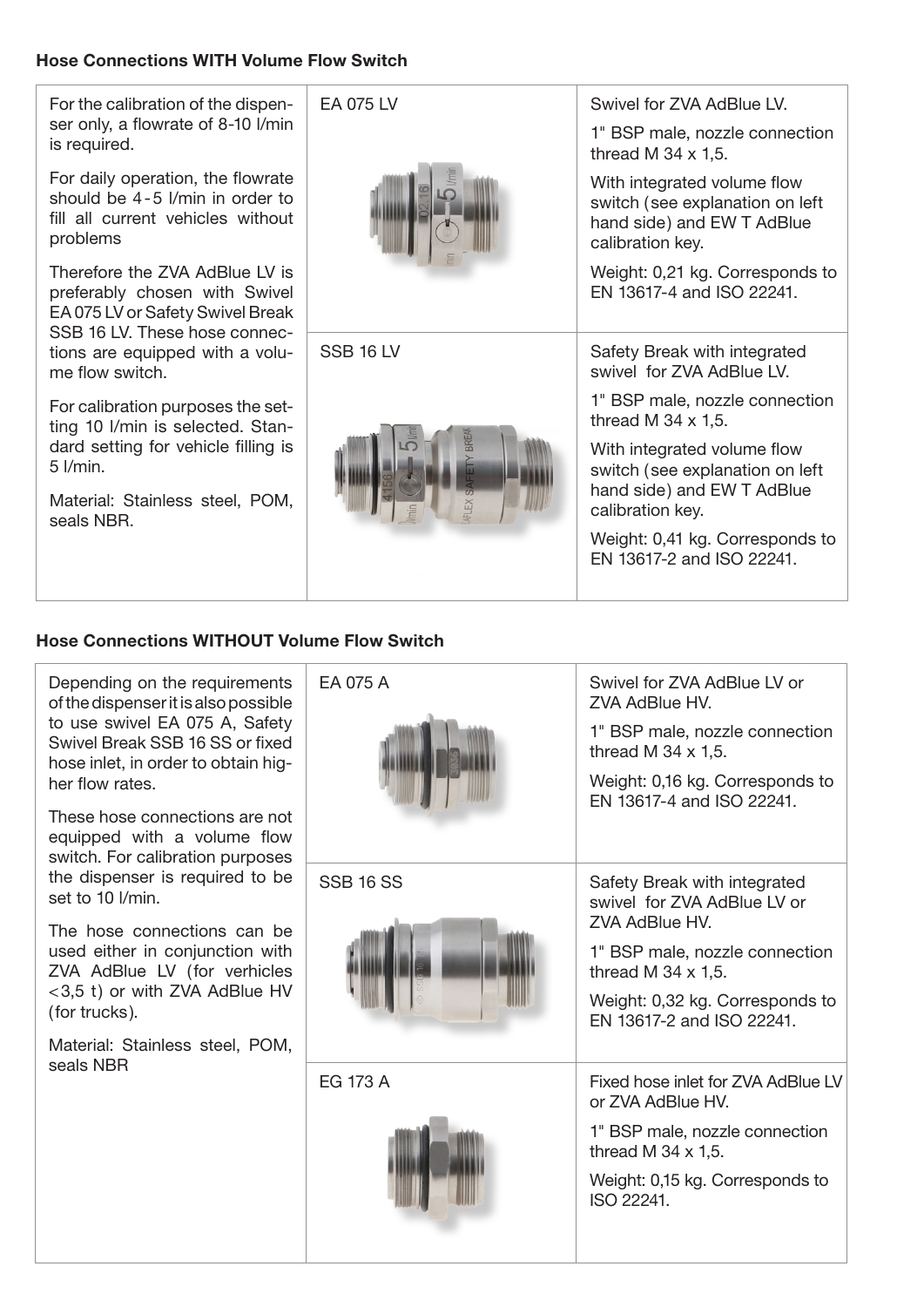# Part Number Breakdown

#### $ZVA$

| <b>ZVA AdBlue LV</b> | 슙                        | 슙                                 | 슙            | 슙                                                                                              | 슙                      | 슙                                          |
|----------------------|--------------------------|-----------------------------------|--------------|------------------------------------------------------------------------------------------------|------------------------|--------------------------------------------|
|                      | Guard No.                | Latching                          | Scuffguard   | <b>Hose Connector</b>                                                                          | <b>Break Sleeve</b>    | <b>Product Badge</b>                       |
|                      | 1 AF                     | With $= (-)$                      | EK 144 blue  | Swivel with                                                                                    | Without = $(-)$        | Without = $(-)$                            |
|                      | 1M AF                    | Without $= D$                     | EK 144 black | volume flow switch = EA 075 LV<br>Safety Swivel Break with<br>volume flow switch = $SSB$ 16 LV | BS 16 blue             | AdBlue PKW = EK 145/769                    |
|                      | 2 AF                     |                                   |              | Swivel without<br>volume flow switch = EA 075 A                                                | BS 16 black            | AdBlue = EK 145/495                        |
|                      | 2M AF                    |                                   |              | Safety Swivel Break without<br>volume flow switch = $SSB$ 16 SS                                |                        |                                            |
|                      | 3 AF                     |                                   |              | fixed inlet $=$ $F$                                                                            |                        |                                            |
|                      | 3M AF                    |                                   |              |                                                                                                |                        |                                            |
|                      | 4 AF                     |                                   |              |                                                                                                |                        |                                            |
|                      | 4M AF                    |                                   |              |                                                                                                |                        |                                            |
|                      | 8DMrm AF                 |                                   |              |                                                                                                |                        |                                            |
|                      |                          |                                   |              |                                                                                                |                        |                                            |
|                      | Explanation:             |                                   |              | Explanation:                                                                                   | Explanation:           | Explanation:                               |
|                      | $AF = \text{conductive}$ |                                   |              | All hose connections 1" BSP male                                                               | Choose 'BS'<br>for SSB | Designs see<br>badgeselector.elaflex.de/en |
|                      | $M = block$ magnet       |                                   |              |                                                                                                |                        |                                            |
|                      | $rm = ring magnet$       |                                   |              |                                                                                                |                        |                                            |
|                      |                          | $(-)$ = left blank in part number |              |                                                                                                |                        |                                            |
|                      |                          |                                   |              |                                                                                                |                        |                                            |
|                      |                          |                                   |              |                                                                                                |                        |                                            |
|                      |                          |                                   |              |                                                                                                |                        |                                            |
|                      |                          |                                   |              |                                                                                                |                        |                                            |
|                      |                          |                                   |              |                                                                                                |                        |                                            |
|                      |                          |                                   |              |                                                                                                |                        |                                            |
| <b>Example:</b>      |                          |                                   |              |                                                                                                |                        |                                            |
| <b>ZVA AdBlue LV</b> | 1M AF                    |                                   | EK 144 blue  | EA 075 LV                                                                                      |                        | EK 145/769                                 |
|                      |                          |                                   |              |                                                                                                |                        |                                            |
|                      | $\mathbf{r}$             |                                   |              |                                                                                                |                        | $\mathbf{H}$                               |
|                      |                          |                                   |              |                                                                                                |                        |                                            |
|                      |                          |                                   |              | W                                                                                              |                        |                                            |
|                      |                          |                                   |              |                                                                                                |                        |                                            |
|                      |                          |                                   |              |                                                                                                |                        |                                            |
|                      |                          |                                   |              |                                                                                                |                        |                                            |
|                      |                          |                                   |              |                                                                                                |                        |                                            |
|                      |                          |                                   |              |                                                                                                |                        |                                            |
|                      |                          |                                   |              |                                                                                                |                        |                                            |
|                      |                          |                                   |              |                                                                                                |                        |                                            |
|                      |                          |                                   |              |                                                                                                |                        |                                            |
|                      |                          |                                   |              |                                                                                                |                        |                                            |
|                      |                          |                                   |              |                                                                                                |                        |                                            |